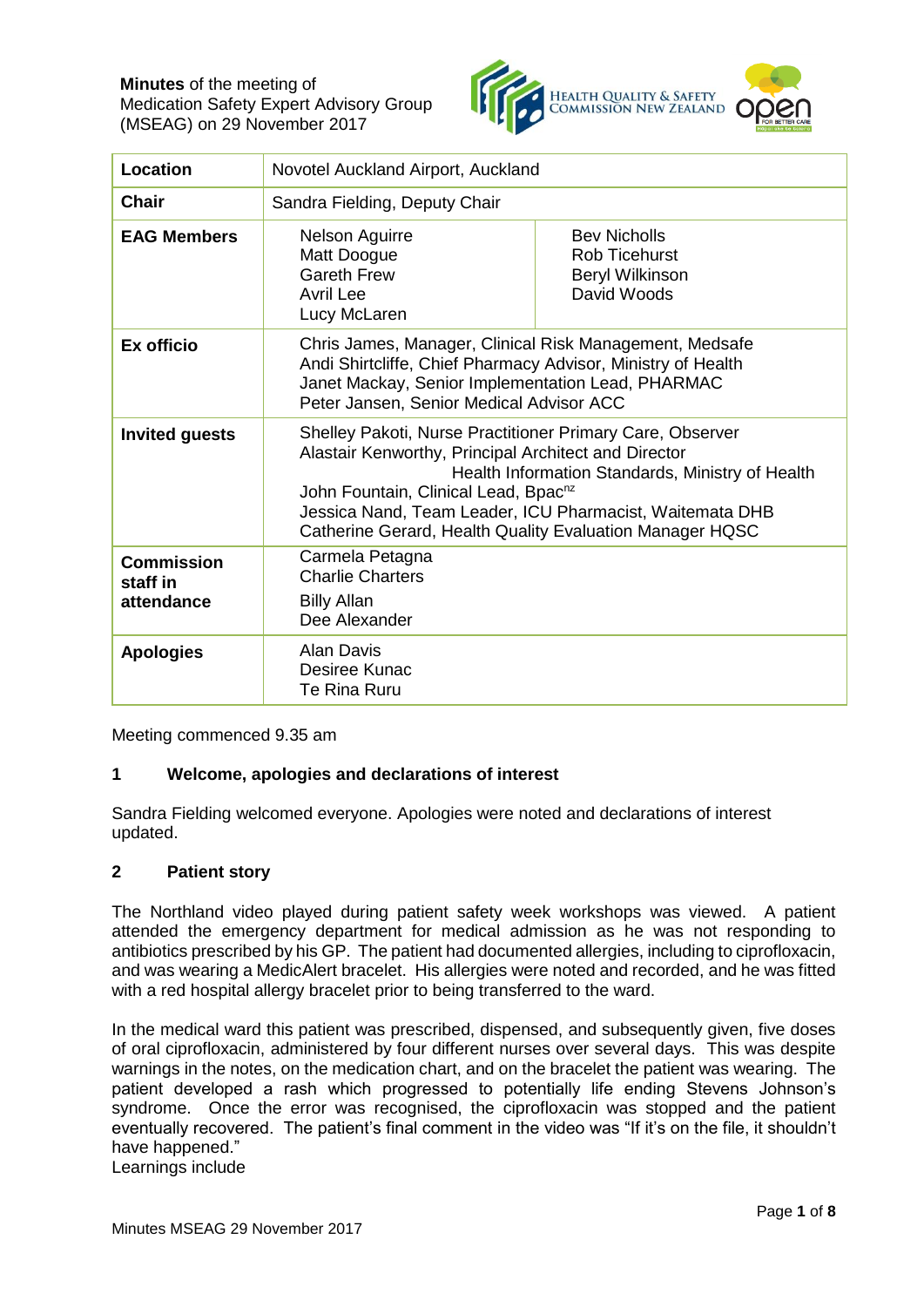- avoidable event
- warnings in place not acted on
- safe prescribing/dispensing/administering processes would have prevented this
- never assume what has already been done is correct
- always check and check again

#### **Discussion**

- there have been many similar stories, this represents a pattern
- failing to follow safe processes occurred multiple times and by multiple staff members
- the patient knew he was allergic to some antibiotics but didn't know all the names
- allergy notes are often incomplete or incorrect
- some systems have a free text box leading to inconsistencies
- some systems have no decision support

Recommendations

- 1. Accurate allergy diagnosis is essential in all cases. About ten percent of patients labelled with an allergy don't actually have one. Failure of initial diagnosis means information is devalued even ignored.
- 2. Listen carefully to the patient and their support person, and if a patient says they have an allergy this must be checked and accurately diagnosed.
- 3. Standards need to be in place.
- 4. Standards must be included in system design.
- 5. System design is an important opportunity to make safety gains.

Video link can be shared through the Commission's website.

# **3 Minutes of previous meeting on 30 August 2017**

Minutes were confirmed as a true and accurate record. Moved by Avril Lee and seconded by Bev Nicholls.

There was a query relating to paragraph 15 regarding working group updates. Further clarification between the purpose and membership of the Compounding Advisory Group and the Compounding Working Group is required.

*Action: Dee to follow up with Dave*

## **4 Action list review Appendix 1 Updated November ACTIONS list**

170806 - Dose measuring devices for liquid medicines: To discuss the need for a liquid medicine delivery device working group at the next EAG

- It was agreed that not having a funded oral liquid medicine measuring device is a health equity issue
- Currently, only families that are able/willing to pay have access to these devices
- These devices have a significant role in ensuring the safe and effective use of liquid medicines in neonates, paediatrics and patients with feeding tubes – particularly for doses of less than a 5mL volume
- We cannot leave it up to chance that patients receive the correct dose or liquid medicine

*Action: Billy to submit funding application to PHARMAC for a range of funded, validate oral syringes and ENFit® oral syringes (for enteral feeding patients).*

### **5 Learning from adverse events**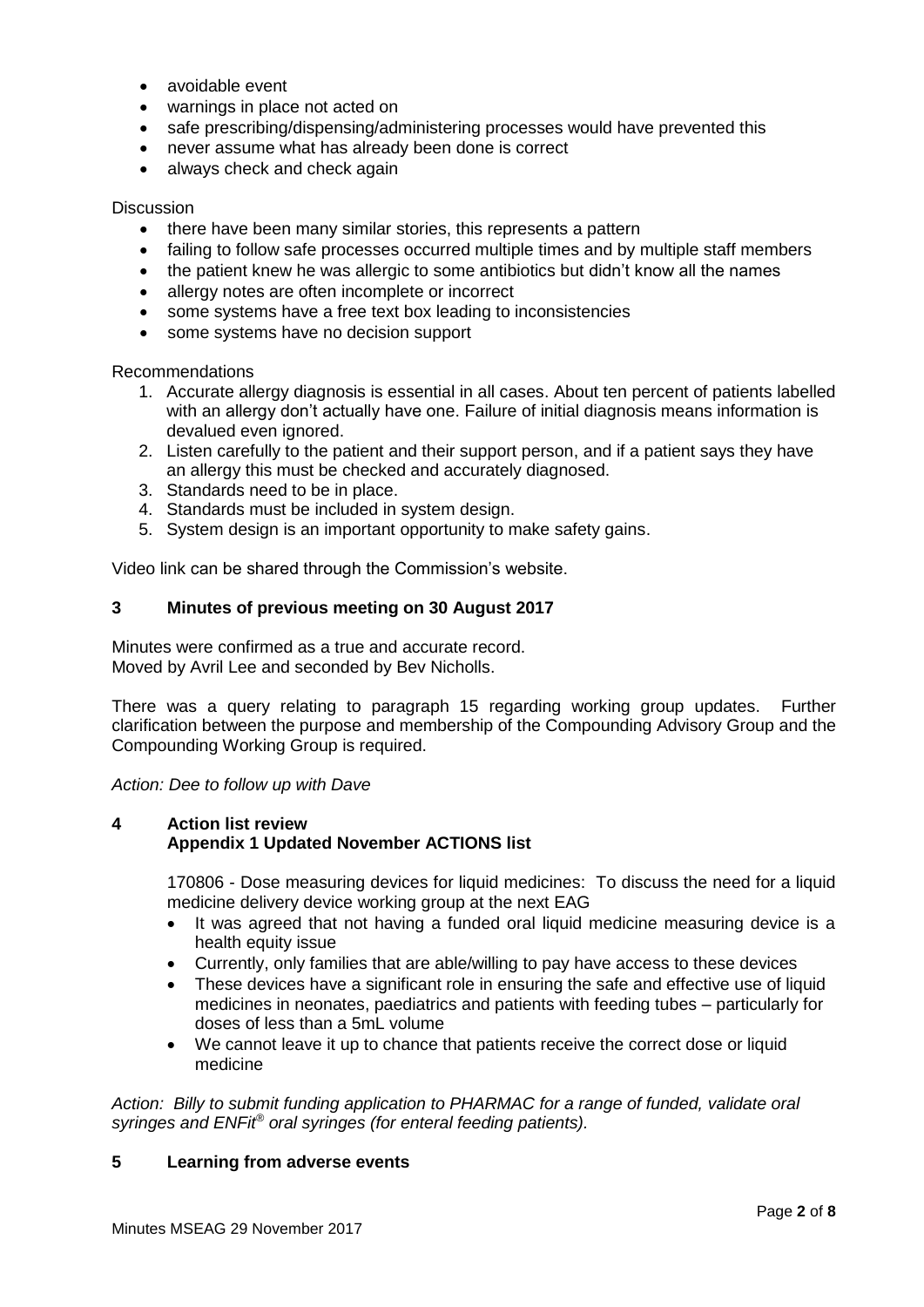# Potential medication related 'always report' events

At its last meeting MSEAG asked that three to four 'always report' medication events be put forward for consideration for inclusion in the next version of the Commission's National Adverse Events Policy.

A paper summarising 'always report' events from other jurisdictions had been circulated with the agenda. Discussion noted this paper is based on collecting best information internationally. It is therefore an important and helpful document and 'always report' events for medication are worth looking at. It was acknowledged this paper relates to secondary and tertiary care, but there is also an obligation to include primary care and to report community events.

Most medications are taken up in the community, but there is no formal provision to report in primary care. Although the Medication Event Reporting Programme works well, there are currently too many routes for reporting which reduces reliability and impact. The reporting system is fragmented.

A consistent universal process is required for all reporting across the entire system including primary, secondary, and tertiary care with a single portal. All practitioners need clear guidance and training on what is an error, what is an allergy, and how/where to report.

The system needs to be integrated with consistent reliable reporting, accurate information, timely sharing of information across agencies (the Commission, ACC, Medsafe) and capacity and responsiveness to act on reports.

It was also noted

- There are fifty-two SAC 1&2 events per year reported to the Commission
- Data is also collected by DHBs locally in hundreds more SAC 3&4 events
- We need a system in place to pay attention to information in SAC 3&4 events
- We can to learn from information already collected
- Medication is often only one of multiple contributing factors to event
- Although data is local, identified themes are usually general

*Action: Billy to draft a potential always report and review indicator*

#### ACC medication event claims data

Peter Jansen provided treatment injury data for claims accepted for medication adverse reactions between 1 July 2005 and 6 April 2017. He noted claims lodged with ACC cannot be taken as an accurate indication of occurrence of harm, nor quality of care.

- 67 serious injury claims account for 60% of the cost (Median \$297,311)
- 10,000+ non-serious injury account for 40% of the cost (Median \$127)
- over 99% are non-serious injury

Suggestions for 'always report' events include too much anticoagulant, lithium, or chemotherapy medication, toxicity/serious effects.

#### **6 Priorities for 2018/19** Carmela Petagna (paper circulated with agenda)

Carmela provided a programme activity update for the period September to November 2017, noting priorities for 2018/19 are to be informed and guided by MSEAG. Challenges include where to focus with a small team to add most value, what specific drivers to identify priorities, and how to incorporate a shifting focus from a topic focus to a broadening sector focus. Opportunities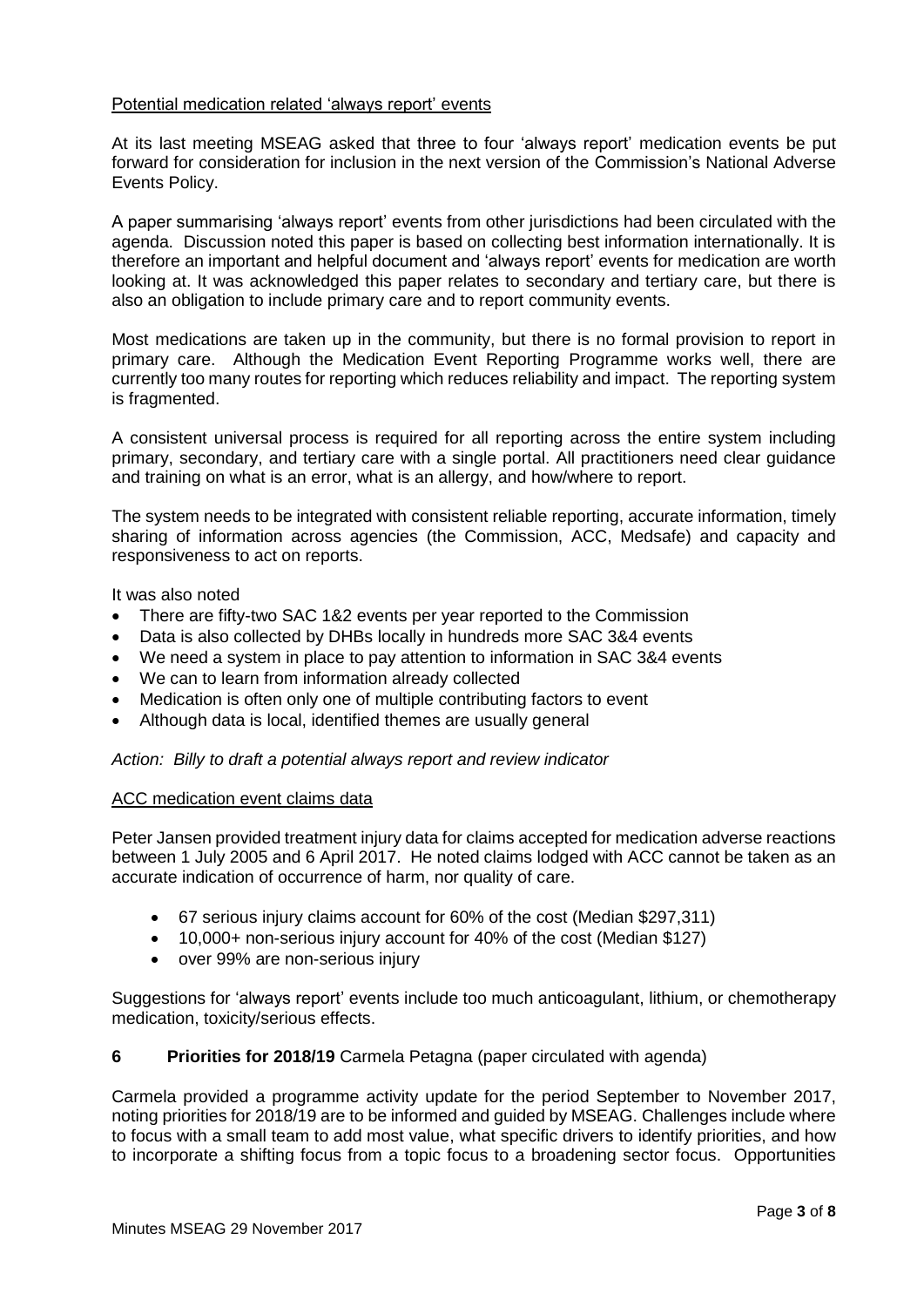include moving towards greater strategic alignment with the Commission identified priorities, building strong and sustainable quality improvement capability across the sector, and embedding the high risk medicines and opioid work.

Patient safety week was very well supported by the sector, and the three bilingual videos of health providers had 300 000+ social media engagement. There was strong media interest in the featured triple whammy from the updated Atlas of Variation Polypharmacy domain, and nearly 250 different providers ordered resources.

Sandra reported running a successful education session in Tauranga hospital during patient safety week reinforcing the importance of having an informed consent process in place around medications. Benefits of a multidisciplinary team approach were also discussed where multiple sources of information can help consumers understand and self-manage.

Major feedback themes for future priorities from the medication without harm workshops included patient data linked by technology, transitions of care including medicine reconciliation, health literacy and building cross sector leadership networks. All themes underpin patient safety.

*Action: Medication safety team to meet in January to discuss and develop a work programme for 2018/19*

# **7 Health Information Standards Organisation (HISO)** Alastair Kenworthy, John Fountain

Supporting papers had been circulated with the agenda. HISO has 30+ published standards. Discussion:

1. Give greater emphasis to terminology, national standards, and providing guidance

The existing NZ Universal List of Medicines (NZULM) and SNOMED terminology have been endorsed as the standard for NZ eMedicines systems. To support this, a clause has been inserted into the DHB operational policy framework (OPF) that requires adhere to HISO standards. Initially there is no timeframe within which existing systems (e.g. SAFERsleep, MediMap) have to transition to NZULM / SNOMED.

2. Adverse drug reaction (ADR) reporting data standards

There is a work stream to develop ADR reporting standards. This foundational work is necessary so that any innovation in this area is against the standards to support interoperability, and to avoid the development of disparate systems.

The standard will state the data elements that are required in ADR reporting, not the process for reporting. The next phase will be how the data feeds into clinical systems.

Matt, Rob and Bev from MSEAG, and Chris from Medsafe will be involved in their HISO working group.

3. Use SNOMED (Systematized Nomenclature of Medicine)

SNOMED terminology is a fundamental standard to have all systems 'talking' to each other, and will be pervasive.

The new CVD risk calculator from the Ministry of Health will be based on SNOMED which has 350 000 terms, the whole NZ Health system will be based on this. It will reduce variation in capturing data and provide a depth of information we don't currently have.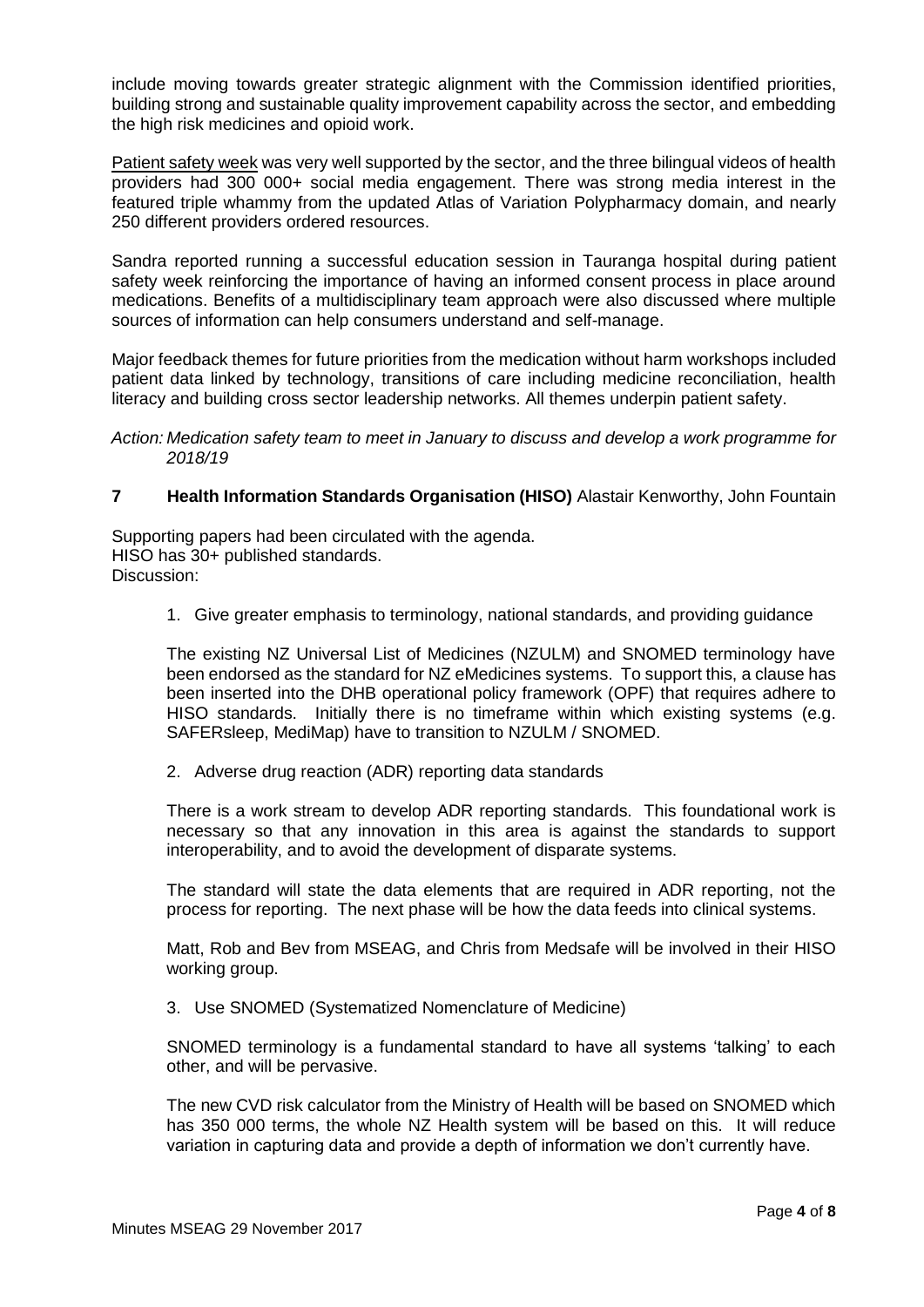It was noted that the MedDRA (Medical Dictionary for Regulatory Activities) is likely to be retained by Medsafe for international pharmacovigilance activities.

4. Prescribing data standards

HISO is to establish a prescribing standard. This will define the elements required for patients to receive medicines, including prescribing, dispensing and administration

A prescribing standard needs to be in place before the national eHealth record is established. Note that standardising terminology and data elements is separate to implementing a patient record system. A coding standard must be equally valid across multiple points - prescribing, dispensing and administering. This has significant patient safety implications.

A HISO prescribing standards working group is to be established with Bev as Chair. Expressions of interest are invited if MSEAG members would like to be involved in this working group.

MSEAG resolved that it:

- 1. Supports the establishment of a HISO prescribing standards working group and
- 2. Supports Bev Nicholls as the chair

*Action: Members to notify Alastair Kenworthy if they are interested in joining the HISO prescribing standards working group.*

5. Onscreen display of medications in a standard fashion

HISO is to develop a NZ standard for the on screen display of medicines information: how should the data be presented? What should it look like? These standards are necessary to ensure consistency between systems

The intent is to adopt the Australian Commission on Safety and Quality in Health Care's National Guidelines for On‑screen Display of Clinical Medicines Information (2016). [\(https://www.safetyandquality.gov.au/wp-content/uploads/2016/03/National-guidelines](https://www.safetyandquality.gov.au/wp-content/uploads/2016/03/National-guidelines-for-onscreen-display-of-clinical-medicines-information.pdf)[for-onscreen-display-of-clinical-medicines-information.pdf\)](https://www.safetyandquality.gov.au/wp-content/uploads/2016/03/National-guidelines-for-onscreen-display-of-clinical-medicines-information.pdf).

MSEAG resolved that it supports HISO undertaking a consultation, review, adaption (if necessary) and endorsement of the Australian Commission National Guidelines for onscreen display of medicines information for NZ.

*Action: HISO update to be a standard agenda item for MSEAG meetings.*

# **8 #O<sup>2</sup> The Fix swimming between the flags** Jessica Nand

Jessica presented on behalf of the Waitemata DHB / North Shore Hospital oxygen steering group. Following a death from the inappropriate use of oxygen, the team at Waitemata developed a local programme to upskill staff, to improve the prescribing, administration and monitoring of oxygen in North Shore hospital. A multidisciplinary approach was used.

Literature evidence and guidelines existed, so a steering group was set up and formal oxygen ePrescribing was introduced across the hospital, including target safety ranges. Policy was updated, baseline audits carried out, and a campaign launched. Post campaign evaluation showed an increase of prescribed oxygen from 12% to 49% in six months.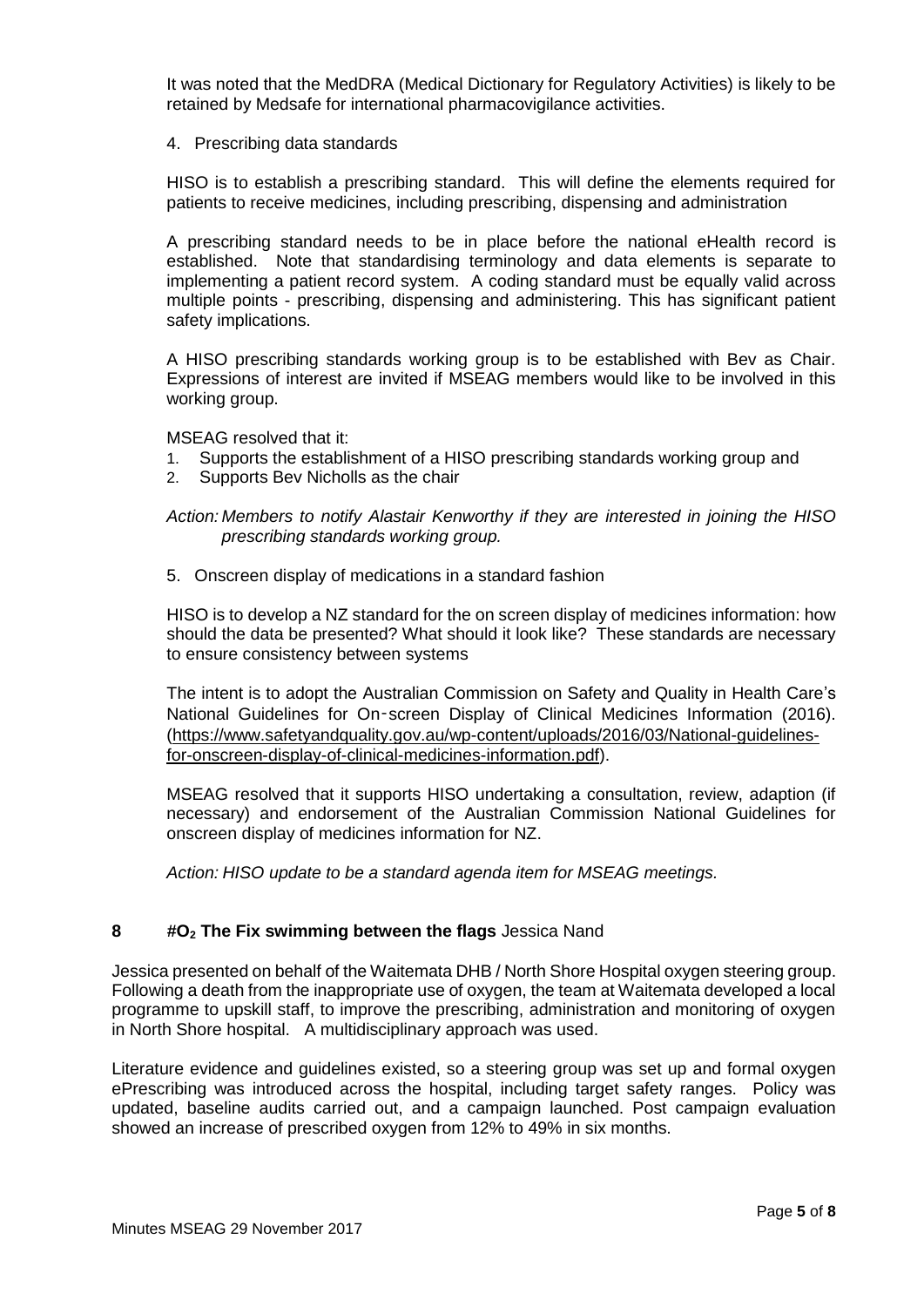Discussion confirmed lack of oxygen prescribing is currently an area of widespread with a high risk for potential harm, and this is a critical message to educate all prescribers.

Jessica offered to share the Waitemata materials with other hospitals. The MSEAG endorsed the Commission working with the Waitemata team to disseminate the ' $O<sub>2</sub>$  the Fix' message.

Suggestions included making the toolkit available through the Commission's website, best practice oxygen prescribing to be promoted through a Commission blog, and promoting the toolkit through the Commission eDigest

It was noted that this work with best practice oxygen use will support the Commission's deteriorating patient programme and a national clinical trial of oxygen use in cardiac patients.

*Action:As an initial step, Billy to work with Jess to make the 'O<sup>2</sup> the Fix' toolkit available through the Commission's website*

## **9 Atlas of Healthcare Variation polypharmacy domain** Catherine Gerard

Catherine presented via video, a summary and explanation of the recent update to the polypharmacy atlas, and the new 'triple whammy' indicator.

The Commission has also developed an Advanced Form query tool that can be run over the MedTech general practice PMS (practice management system). This facilitates data analysis down to an individual patient level within a practice. This tool has been endorsed by the RNZCGP as a continuing professional development audit tool.

Discussion included the importance of information sharing, and how MSEAG can best support others to use this information to move from knowledge to action.

### **10 Digital Medicines eMM update** Charlie Charters

A Programme update was provided by Charlie, including an update paper which was circulated with the agenda.

#### **11 Programme Quarterly Report**

Programme update: Carmela provided a programme update, speaking to the paper that had been circulated with the agenda. She highlighting a proposed programme realignment and change in the Commission's strategic direction to reduce silos with the establishment of two Commission hubs, an intelligence hub and an improvement hub. This has been further built on in the Commission's statement of intent 2017-21.

[\(https://www.hqsc.govt.nz/assets/General-PR-files-images/HQSC\\_2017\\_Statement\\_of\\_Intent.PDF\)](https://www.hqsc.govt.nz/assets/General-PR-files-images/HQSC_2017_Statement_of_Intent.PDF)

Sector awareness of the WHO global patient safety challenge was increased throughout patient safety week, with an invitation to workshop participants to suggest future priorities for NZ in response to the challenge.

A stakeholder meeting on the future of MERP is planned at the PHARMAC meeting room in Wellington on 19 December 2017. Carmela invited MSEAG members express any interest to attend this meeting. This meeting is to decide next steps.

Safe use of opioids QSMs next steps: Billy and Avril updated the group on the safe use of opioids. Some DHBs are further along than others. Due to the release of other programme QSMs the timelines for the introduction of all the QSMs is being reconsidered. It is likely that there will be a three to six-month delay in the timeframe for the opioid QSMs. Nelson noted that DHBs will need to plan resourcing for the QSMs. Further discussion included the importance of QSM reporting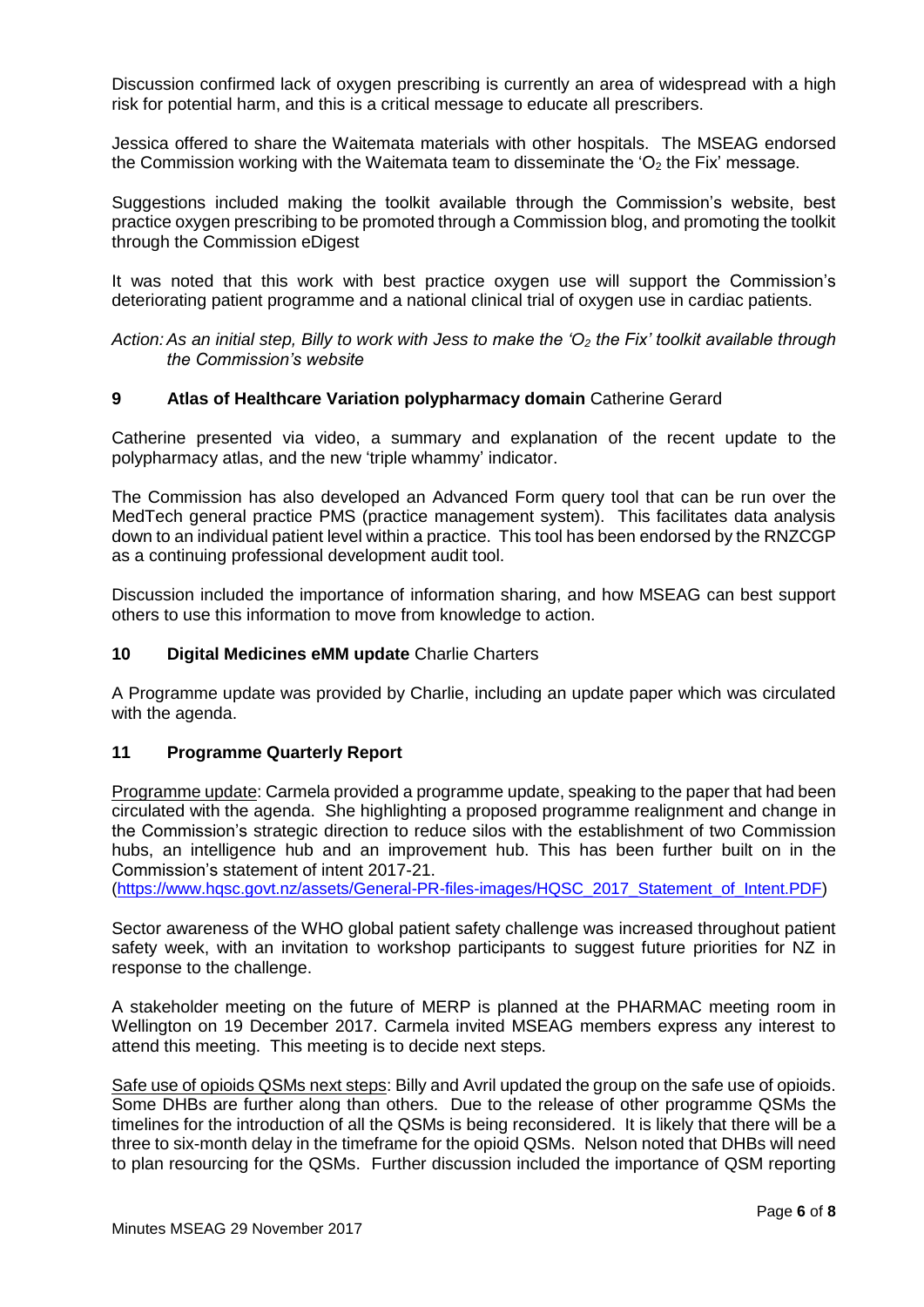data to be electronic system generated with assessment templates created and shared. The ministry of health is also bringing out new quality indicators every quarter, which also require DHB resource.

Sandra thanked Avril for her contributions as clinical lead and for all her hard work, noting the important progress that has been made.

eMedRec QSMs update: Billy reported to the group the QSMs are currently in use by five DHBs all in slightly different ways, and current work is underway to align them.

## Alignment with Mental Health and Addictions

An informal update paper from Roz Sorenson, National Programme Manager Mental Health and Addictions Quality Improvement Programme was discussed. The new government is launching an enquiry into mental health, and the Ministry of Health is preparing advice to the Minister. Andi requested to share the information in Roz's paper.

*Action: Carmela to request permission from Roz to share this paper more widely with the Ministry of Health*

Billy noted that the UK based medicine information leaflets on mental health medications [\(http://www.choiceandmedication.org/waitemata/\)](http://www.choiceandmedication.org/waitemata/) have been picked up again under the Commission's Mental Health and Addictions programme. This piece of work to secure funding for the licence and adaption to the New Zealand context, had stalled.

# **12 Update from working groups**

Compounding advisory group: Dave informed MSEAG that a separate working group has been set up. A meeting is being hosted at the Commission on 4 December 2017.

*Action: Dave to provide a report at the next EAG meeting of the outcome of this meeting*

# **13 Other business and agenda items for next meeting**

Medicines alert groupings: Clarification was sought over the status of the 'medicines alert groupings' work. This was a piece of work where medicines were grouped into structural classes (e.g. penicillins, NSAIDs), to facilitate allergy checking in electronic systems like MedChart.

This work was originally undertaken by the NZ Formulary (NZF), but this has now been questioned as it does not appear to be in the NZF contract. Has this work been concluded? What is the ongoing governance for this – management, sign-off, updating, development.

*Action: Billy to write to bpacnz (Tony Wilson, Project Manager bpacNZ) to ascertain the status and governance for the medicines alert groupings work.*

Nelson Aquirre last meeting: Nelson notified the group this would be his last meeting. Sandra thanked Nelson for his contributions to the group and for bringing a quality and risk management perspective.

Potential safety issues regarding paracetamol dosage: Dave has been made aware of feedback and safety concerns on how paracetamol dosing is presented in the New Zealand Formulary for Children monograph. These include

- Removal of the link to the ideal body weight calculator (in Best Practice Journal) without associated explanation
- Lack of dose banding to reduce the need for calculations